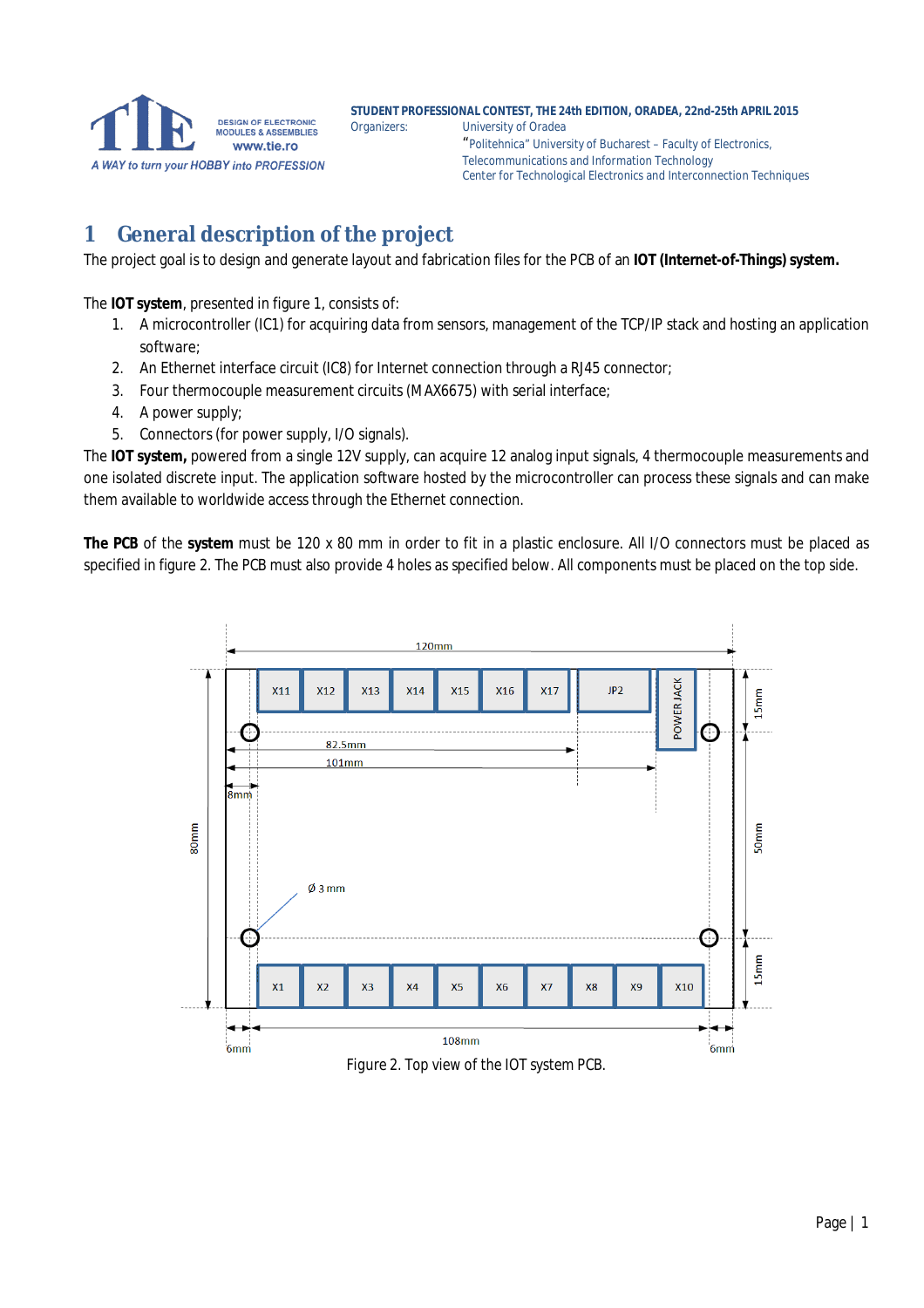#### **2 General requirements**

| <b>GEN-001</b> | The design order is mandatory: libraries, schematic design, transfer procedure, layout design and post- |  |  |
|----------------|---------------------------------------------------------------------------------------------------------|--|--|
|                | processing activities.                                                                                  |  |  |
| <b>GEN-002</b> | All dimensions must be considered in metric system.                                                     |  |  |

#### **3 Schematic design specifications (80 points)**

| <b>SCH-001</b> | The schematic project will be created using any CAD system accepted in the contest.                  |  |  |  |  |
|----------------|------------------------------------------------------------------------------------------------------|--|--|--|--|
| <b>SCH-002</b> | The components IC1, IC2 and IC8 will be created in a new library named with the last name            |  |  |  |  |
|                | (surname/family name) of the contestant.                                                             |  |  |  |  |
| <b>SCH-003</b> | The schematic must be drawn in a clear manner, e.g.: all references and values must have proper size |  |  |  |  |
|                | and orientation, all references must be in accordance with table 1, un-necessary crossings must be   |  |  |  |  |
|                | avoided.                                                                                             |  |  |  |  |

**Notes:** the schematic diagram must be electrically correct, clean and readable. The main purpose is to generate a correct netlist for PCB design, but it must also provide a clear representation of the functionality.

#### **4 Mechanical design specifications (10 points)**

| MEC-001 | The PCB geometry is specified in figure 2. Accepted tolerance is $+0.1$ mm.                               |  |  |
|---------|-----------------------------------------------------------------------------------------------------------|--|--|
|         | MEC-002   The PCB must have 4 non-plated holes (3 mm diameter) for PCB fixing screws and must accommodate |  |  |
|         | all 4 screws in order to be fixed firmly. A clearance of 2 mm must be provided around holes.              |  |  |

#### **5 Layout design specifications (145 points)**

**General rules:** Critical signal traces must be kept as short as possible to decrease the likelihood of being affected by high frequency noise from other signals, including noise carried on power and ground planes. Keeping the traces as short as possible can also reduce capacitive loading. Since the transmission line environment extends onto the printed circuit board, special attention must be paid to layout and routing of the differential signal pairs.

| <b>PCB-001</b> | Components' footprints and layout guidelines are specified in the attached datasheets.                    |  |  |  |  |
|----------------|-----------------------------------------------------------------------------------------------------------|--|--|--|--|
| <b>PCB-002</b> | The layout design must take into consideration the next stack up:                                         |  |  |  |  |
|                | Layer 1 - signal;                                                                                         |  |  |  |  |
|                | Layer 2 - ground plane;                                                                                   |  |  |  |  |
|                | Layer 3 - power plane;                                                                                    |  |  |  |  |
|                | Layer 4 - signal.                                                                                         |  |  |  |  |
|                | Minimum trace width is 0.150 mm and minimum clearance is 0.150 mm.                                        |  |  |  |  |
| <b>PCB-003</b> | Vias must be of 0.3mm drill diameter (except where otherwise stated), with a minimum annular ring of      |  |  |  |  |
|                | 0.15 mm. Only through hole vias are allowed.                                                              |  |  |  |  |
| <b>PCB-004</b> | Placement must follow the instructions given in figure 2.                                                 |  |  |  |  |
| <b>PCB-005</b> | All ICs must have a silkscreen marking for their reference pin (pin 1).                                   |  |  |  |  |
| <b>PCB-006</b> | Minimum distance between 2 adjacent components is 0.5 mm, excepting connectors.                           |  |  |  |  |
| <b>PCB-007</b> | Minimum distance between components (including test pads) and outline of the PCB is 3 mm,                 |  |  |  |  |
|                | excepting connectors.                                                                                     |  |  |  |  |
| <b>PCB-008</b> | A 10 mm x 10 mm copper area, covered by solder mask, must be placed on the PCB (for data matrix<br>code). |  |  |  |  |
| <b>PCB-009</b> | IC3 must be provided with proper thermal pads/areas/clearance for cooling: 20 mm x 10 mm thermal          |  |  |  |  |
|                | area (both sides) and 0.3 mm drills for thermal vias on a 1.27 mm grid. (                                 |  |  |  |  |
| <b>PCB-010</b> | Differential pair routing rules:                                                                          |  |  |  |  |
|                | TPOUT+, TPOUT-, TPIN+, TPIN- must be routed as two differential pairs using 0.2mm width                   |  |  |  |  |
|                | and 0.2mm spacing. The overall length of differential pairs must be less than 100 mm                      |  |  |  |  |
|                | measured from the Ethernet device to the magnetics. The differential traces (within each pair)            |  |  |  |  |
|                | must be equal in total length to within 1.25 mm and as symmetrical as possible.                           |  |  |  |  |
|                | The two differential pairs are terminated with 49.9 $\Omega$ resistors, placed near the Ethernet<br>×,    |  |  |  |  |
|                | controller. The C12 and C13 capacitors must be placed as close as possible (max. 3 mm) to the             |  |  |  |  |
|                | 49.9 ohm resistors, using a wide trace (0.5 mm width). No stubs are allowed on any<br>differential net.   |  |  |  |  |
|                |                                                                                                           |  |  |  |  |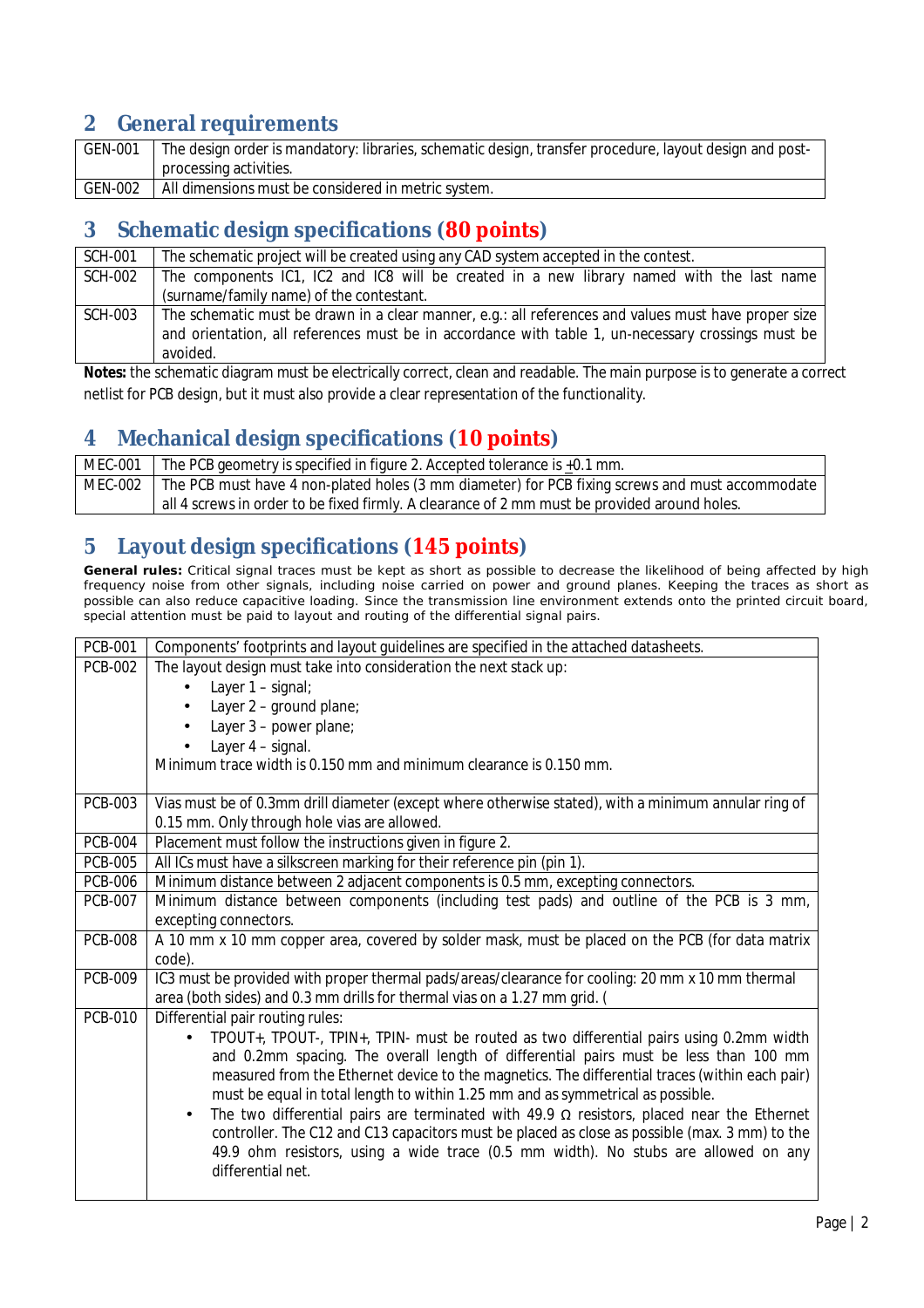| <b>PCB-011</b> | Differential pair clearance rules:                                                                                   |  |  |  |  |  |
|----------------|----------------------------------------------------------------------------------------------------------------------|--|--|--|--|--|
|                | Do not route a pair of differential traces closer than 2.5 mm to another differential pair;                          |  |  |  |  |  |
|                | Do not route any other signal traces parallel to the differential traces and closer than 2.5 mm<br>×.                |  |  |  |  |  |
|                | to the differential traces;                                                                                          |  |  |  |  |  |
|                | The reference plane for the differential pairs must be continuous (do not route differential<br>$\blacksquare$       |  |  |  |  |  |
|                | pairs over splits in the associated reference plane as it may cause discontinuity in                                 |  |  |  |  |  |
|                | impedances).                                                                                                         |  |  |  |  |  |
| <b>PCB-012</b> | Crystal routing rules:                                                                                               |  |  |  |  |  |
|                | Do not route traces and vias under crystals;                                                                         |  |  |  |  |  |
|                | Traces between crystal and corresponding load capacitors must be as short as possible (max.                          |  |  |  |  |  |
|                | $2.5$ mm $);$                                                                                                        |  |  |  |  |  |
|                | A local ground plane must be provided for each crystal circuitry.                                                    |  |  |  |  |  |
| <b>PCB-013</b> | Power and ground planes rules:                                                                                       |  |  |  |  |  |
|                | A dedicated area on the ground layer must be defined under JP2 connector, connected to the                           |  |  |  |  |  |
|                | Shield pins of the connector (max. 0.3 mm clearance to the ground plane);                                            |  |  |  |  |  |
|                | The Shield pins must not use thermal-relief.                                                                         |  |  |  |  |  |
| <b>PCB-014</b> | Traces between decoupling capacitors and IC pins must be as short (max. 2.5 mm) and as wide as the                   |  |  |  |  |  |
|                | width of the corresponding IC pad. Vias to the decoupling capacitors must be at least 0.6 mm in drill                |  |  |  |  |  |
|                | diameter.                                                                                                            |  |  |  |  |  |
| <b>PCB-015</b> | The width of the high current traces for IC3 must be sized for a maximum current of 1.5 A ( $\Delta T = 10^{\circ}C$ |  |  |  |  |  |
|                | and 35µm copper thickness).                                                                                          |  |  |  |  |  |

# **6 Test specifications (9 points)**

| TST-001 | Test pads (having 1mm copper diameter) must be placed on the bottom layer of the PCB for the        |  |  |  |
|---------|-----------------------------------------------------------------------------------------------------|--|--|--|
|         | following signals: SDI, SDO, SCK, GND. Test pads must be placed on a 2 mm grid.                     |  |  |  |
| TST-002 | Global fiducial markers, having circular shape, must be introduced in a proper number, according to |  |  |  |
|         | IPC7351 standard.                                                                                   |  |  |  |
| TST-003 | Local fiducial markers must be placed for component IC1, according to IPC7351.                      |  |  |  |

## **7 Fabrication specifications (6 points)**

| <b>FAB-001</b> | The fabrication files for all electrical layers must be created.           |
|----------------|----------------------------------------------------------------------------|
|                | FAB-002   Distinct files for non-plated and plated holes must be provided. |
|                | FAB-003   A list of testpoint coordinates must be created, as a text file. |

## **Total: 250 points**